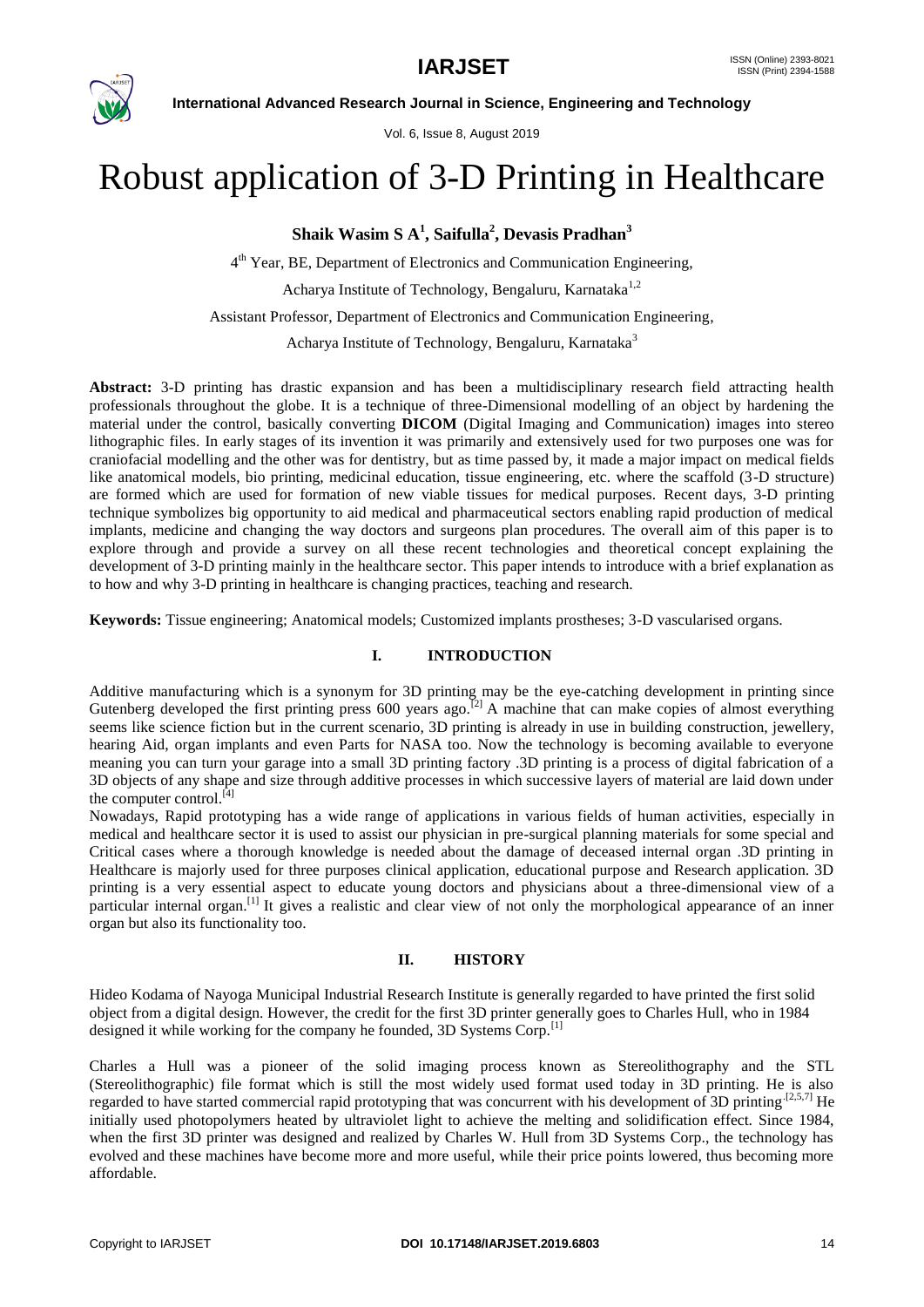

Vol. 6, Issue 8, August 2019

In 1990, the plastic extrusion technology most widely associated with the term "3D printing" was invented by Stratasys by name Fused Deposition Modeling (FDM). After the start of the 21st century, there has been a large growth in the sales of 3D printing machines and their price has been dropped gradually<sup>[3]</sup>

By the early 2010s, the terms 3D printing and additive manufacturing evolved senses in which they were alternate umbrella terms for AM technologies, one being used in popular vernacular by consumer - maker communities and the media, and the other used officially by industrial AM end use part producers, AM machine manufacturers, and global technical standards organizations. Both terms reflect the simple fact that the technologies all share the common theme of sequential-layer material addition/joining throughout a 3D work envelope under automated control.



Figure above is a timeline of 3-D printing.  $[2,4]$ 

#### **III. 3-D PRINTING**

Three-Dimensional (3D) printing is a manufacturing method in which objects are made by fusing or depositing materials—such as plastic, metal, ceramics, powders, liquids, or even living cells in layers to produce a 3D object. This process is also referred to as Additive Manufacturing (AM), Rapid Prototyping (RP), or Solid Free-Form Technology (SFF).<sup>[2]</sup> There are about two dozen 3D printing processes, which use varying printer technologies, speeds, and resolutions, and hundreds of materials. These technologies can build a 3D object in almost any shape imaginable as defined in a stereolithographic file.<sup>[3]</sup>





Fig. 3.1 3-D Printed Heart Fig. 3.2 3-D Printed Organ

In a basic setup, the 3D printer first follows the instructions in the stereolithographic file to build the foundation for the object, moving the print head along the x-y plane. The printer then continues to follow the instructions, moving the print head along the z-axis to build the object vertically layer by layer. It is important to note that Two-Dimensional (2D) radiographic images, such as x-rays, Magnetic Resonance Imaging (MRI), or Computerized Tomography (CT) scans, can be converted to digital 3D print files, allowing the creation of complex, customized anatomical and medical structures. <sup>[6]</sup> This process is repeatable, accurate, and cost-effective for small production runs, allowing the reliable production of customized parts. It also allows fast production and collaboration between physicians and researchers, who can now share a physical object over the internet and recreate it quickly with high precision.<sup>[3]</sup>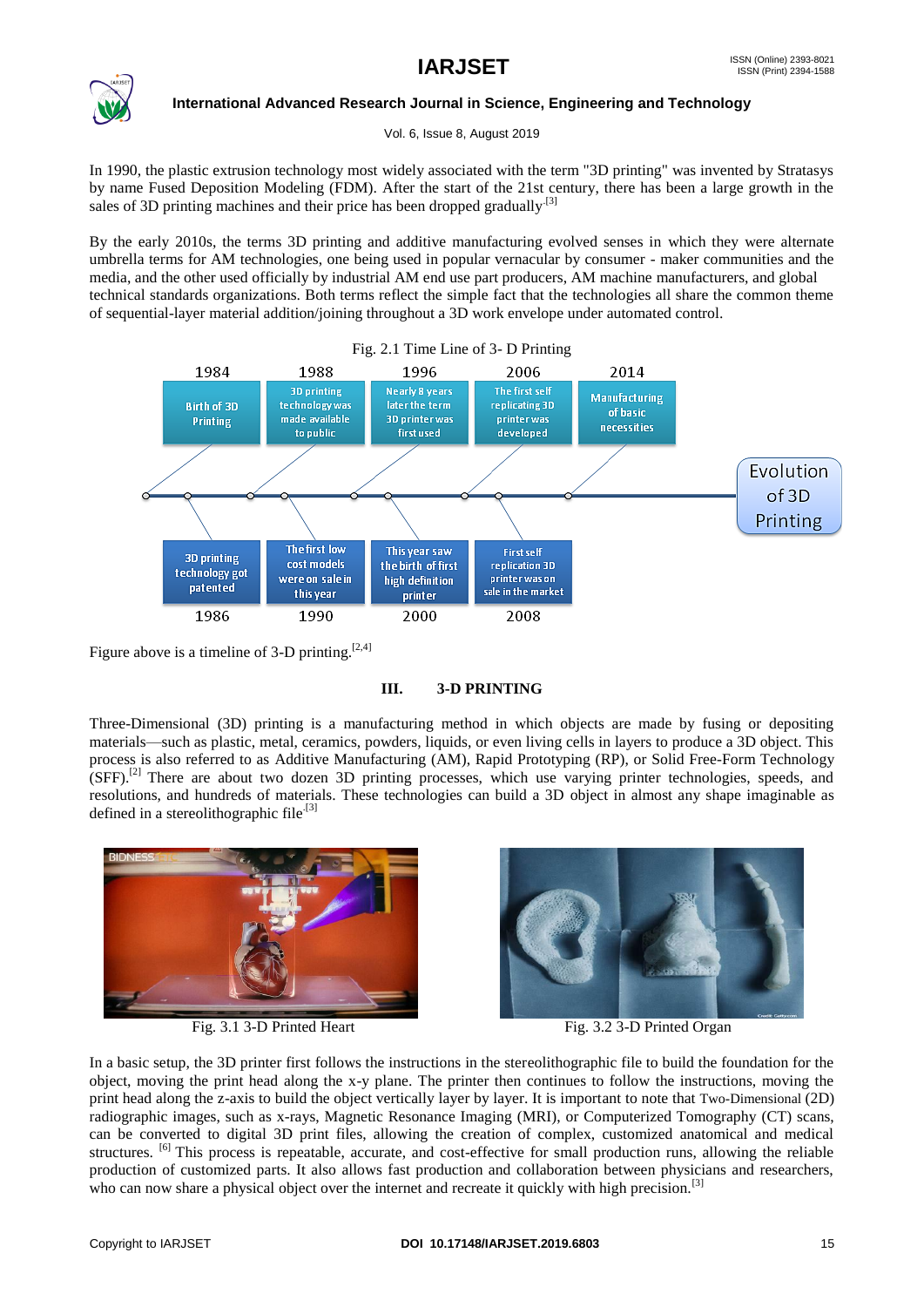

Vol. 6, Issue 8, August 2019

#### **IV. CLASSIFICATION**

#### **a. EXTRUSION**

Fused Deposition Modelling (FDM) is perhaps the most affordable form of 3D Printing and is the most popular 3D Printing process FDM is an additive manufacturing technology commonly used for modeling, prototyping, and production applications by forcing through 3D printer filament through a Print Nozzle<sup>[6,12]</sup>. A plastic filament or metal wire is unwound from a coil and supplies material to an extrusion nozzle which can turn the flow on and off.



Stepper motors or servo motors are typically employed to move the extrusion head. The nozzle is heated to melt the material and can be moved in both horizontal and vertical directions by a controlled mechanism.<sup>[7]</sup> The Filament is placed down in layers, one on top of another until the object is complete as shown in figure 4.1. These Filaments are known as thermoplastic, most commonly used 3D Printer Filaments are ABS and PLS. FDM is a trademarked term and a 3D Printing process developed by the Stratasys Corporation.<sup>[6,8]</sup>

#### **b. SLA – STEREOLITHOGRAPHY (LIGHT POLYMERIZED)**

Stereolithography employs a vat of liquid ultraviolet curable photopolymer "resin" and an ultraviolet laser to build parts layers one at a time. Photopolymers are polymers which change their properties when exposed to light. These polymers that can be manipulated using light intensity are said to be curable.  $\left[9,12\right]$  For each layer, the laser beam traces a crosssection of the part pattern on the surface of the liquid resin. Exposure to the ultraviolet laser light cures and hardens the pattern traced on the resin and joins it to the layer below as shown in figure 4.2.1.



Fig.4.2.1 Light Polymerization

After being built, parts are immersed in a chemical bath to be cleaned of excess resin and are subsequently cured in an ultraviolet oven.<sup>[7,9]</sup> SLA is one of the fastest forms of 3D Printing and can produce strong parts and objects, but in the past has not been widely adopted among hobbyists and small business due to the high cost of the Printers.<sup>[10]</sup>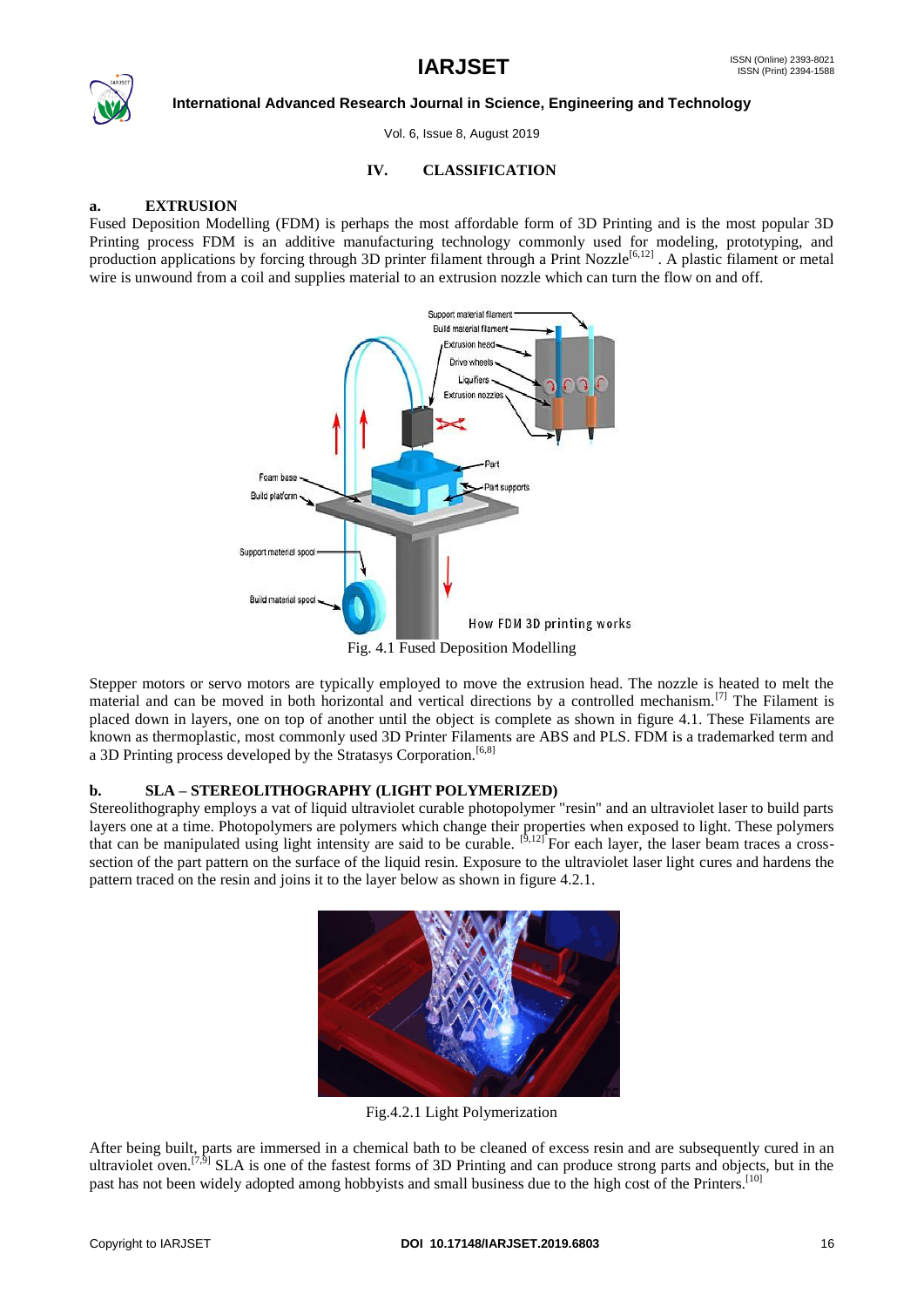

Vol. 6, Issue 8, August 2019

#### **c. SLS-SELECTIVE LASER SINTERING**

SLS begins with CAD data to the desired path inside the vanguard build chamber. It uses a high-power laser (for example, a carbon dioxide laser) to fuse small particles of plastic, metal, ceramic, or glass powders into a mass that has a desired three-dimensional shape.<sup>[13]</sup> Mirror directs the laser beam across the bed of powder. The SLS machine preheats the bulk powder material in the powder bed somewhat below its melting point, to make it easier for the laser to raise the temperature of the selected regions the rest of the way to the melting point as shown in figure 4.3.1.



Fig. 4.3.1 Selective Laser Sintering

The  $CO<sub>2</sub>$  laser selectively scans the powder bed. A new layer of powder is added, typically $0.1$ mm-0.15mm. This layer is then melted thus building the part layer by layer. During the breakout stage of the process, 50% of loose powder can be recycled. Dura form materials are used which are polyamide based(nylon). These models exhibit highly detailed geometries and customized body fitting geometries.<sup>[14,10]</sup>

#### **d. ELECTRON BEAM MELTING**

Electron Beam Melting, also called as EBM, is a 3D printing process that enables printing of metal parts. Using EBM, it is possible to manufacture parts which were previously impossible to manufacture otherwise. The material used in electron beam melting process is basically a metallic powder in pure alloy form – no additional filler material is used in the mixture.<sup>[15,11]</sup>

The process begins with a layer of metal powder placed on a temperature-controlled print platform. The chamber is vacuum-sealed to minimize any effect of oxidation on the material. The electron beam printer head travels above the powder layer while internal electromagnetic coils melt a cross-sectional area of the object to complete the first layer. [11]



Fig. 4.4.1 Electron Beam Melting Process

The beam is able to rapidly melt areas of the object at the same time, allowing for faster build speeds compare to other sintering prototyping processes as illustrated in figure 4.4.1. Once the layer is complete an automated roller spreads a fresh coat of powder on top of the previous (melted) layer. The process is repeated until a complete 3D object is formed.[17]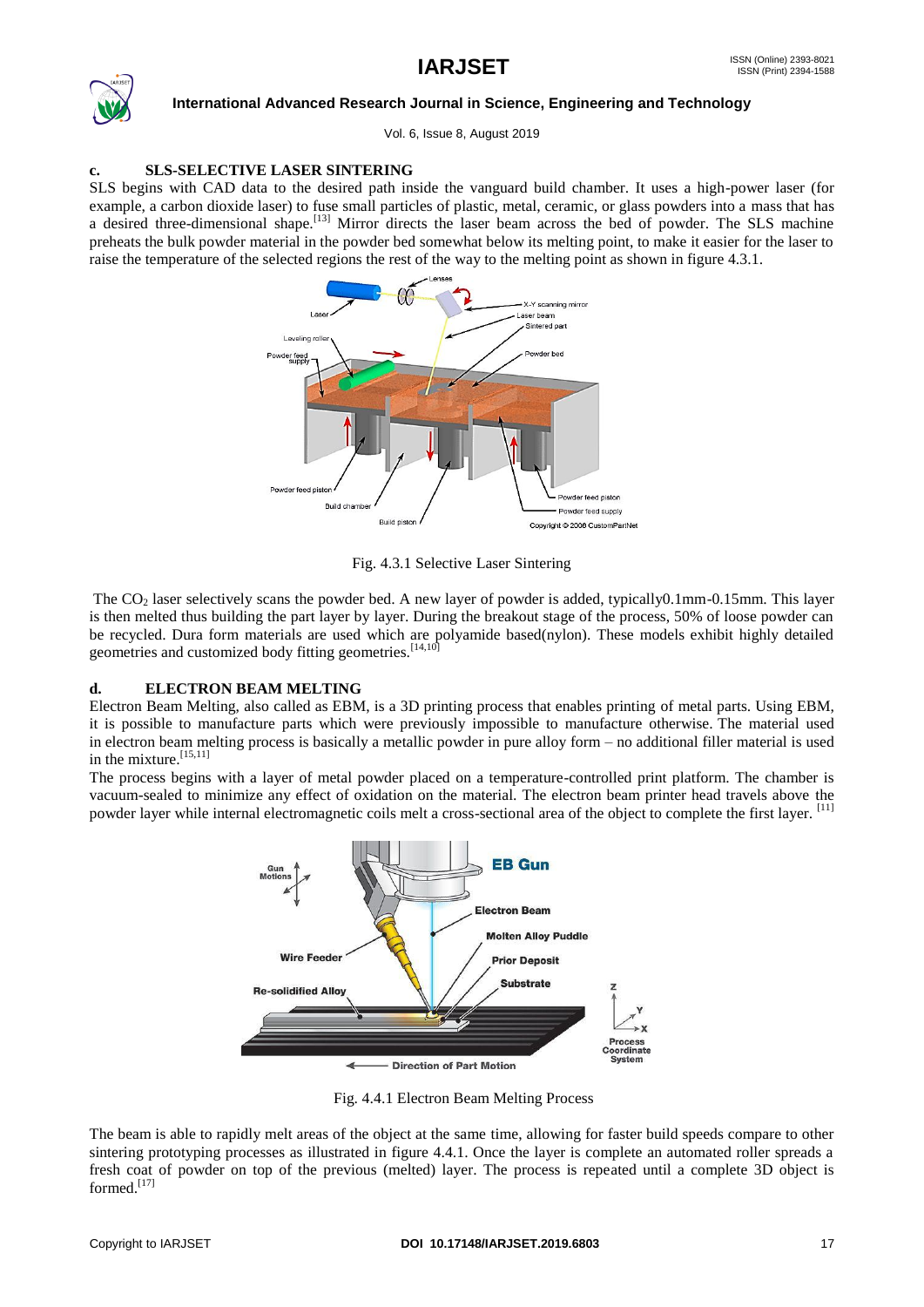

Vol. 6, Issue 8, August 2019

#### **V. COMPARISON BETWEEN VARIOUS CLASSIFICATION OF 3- D PRINTING**

| <b>Type</b>          | <b>Technology</b>                | <b>Material</b>                                                   | <b>Application</b>                                                                                                                       |  |
|----------------------|----------------------------------|-------------------------------------------------------------------|------------------------------------------------------------------------------------------------------------------------------------------|--|
| Extrusion            | Fused<br>deposition<br>modelling | Thermoplastics (ABS, PLA),<br>Resins                              | Evaluation of ergonomics, dimensions,<br>and accuracy of a prototype                                                                     |  |
| Light<br>Polymerized | Stereo<br>lithography            | Photopolymer                                                      | Visual prototypes, conceptual and scale<br>models, rapid tooling, molds and casting<br>patterns and many more.                           |  |
| Granular             | Selective laser<br>sintering     | Metal powders,<br>Ceramic powders, Aluminium-<br>Filled (PA12-AL) | Aerospace Hardware,<br><b>Injection Mould Inserts</b>                                                                                    |  |
| Granular             | Electron beam<br>fabrication     | Wires (Titanium alloy)                                            | Jet Engines<br>Rocket / Missile / Propulsion<br>Oil & Gas Equipment<br>Turbine Blades for Energy Production<br><b>Nuclear Components</b> |  |

#### TABLE5.1 Shows a Comparison between various 3-D printing

#### **VI. APPLICATION**

#### **a. TISSUE ENGINEERING**

Tissue Engineering is an inter-related and a multi-disciplinary field that integrates the cell behaviour and technique of growing on artificial substrate known as scaffold along with suitable biochemical factors that are required to create artificial tissue and organs or simply to regenerate damaged tissues.<sup>[22]</sup>



Fig. 6.1.1 Flow diagram of Tissue engineering

It involves the seeding of cells on to a scaffold, which is then cultured invitro to form the matured tissues. Then it is fixed into the body damaged parts such as fractured bone, cartilage or skin as an implant.<sup>[21]</sup> The natural tissue regeneration process takes place within the scaffold during which the blood vessels infiltrate the structure and the scaffold is degraded slowly while a newly formed tissue is in place as explained schematically in Figure 6.1.1.<sup>[16,23]</sup> While 3D printed tissue engineering constructs have been developed based on the fundamental characteristics of biodegradability, biocompatibility, and rapid-prototyping, further attention must be given to tissue integration. Host tissue remodelling and integration has often been approached through modification of polymer-cell adhesion and scaffold biodegradability timed with cellular maturation.

#### **b. PROSTHESES**

Thanks to 3D printing healthcare applications, orthopedics is moving towards the greater speed in production processes and lowering costs. When prosthetic limbs were first created, they had seemed like something straight out of science fiction, but they have been a boon to countless unique individuals. Recent advancement in 3D printed patient-specific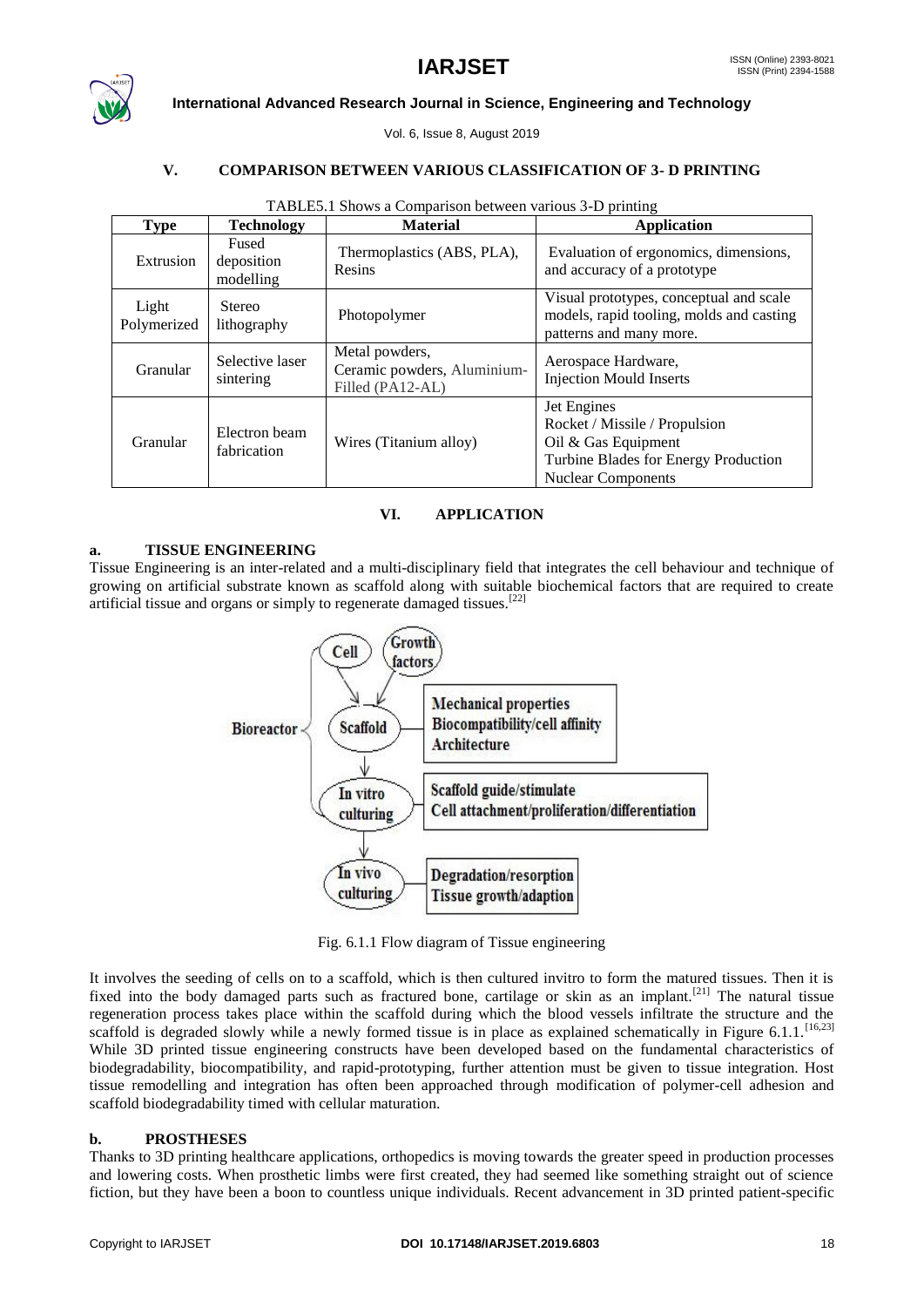

Vol. 6, Issue 8, August 2019

prostheses allow a wide range of disabled people affected either by an accident or a genetic deformity to carry on their normal life. $[22]$ 



Fig. 6.2.1Prosthetic Leg

With the aid of high-quality imaging technology, 3D printing can create a precise anatomic prosthesis used in various medical applications as shown in figure  $6.2.1$ .<sup>[13]</sup> This has a made a significant impact on the field of dentistry. And not only humans can benefit from these prostheses even animals got benefited from this example a duck has managed to walk and swim thanks to this advance, and an eagle victim of a shot could recover its peak.<sup>[17,23]</sup> The ability to produce complex geometries from a range of materials has resulted in AM being adapted at the locations where prosthetics are in contact with a patient. Anatomical Modelling technology has been used to produce everything from prosthetic leg connections that fit comfortably onto a user through to a complex and highly customised facial prosthetic for a cancer patient.

### **c. ANATOMICAL MODELS**

In general, the 3 D printed medical models are made based on virtual digital models obtained from machines such as the computed tomography scanner. However, due to the limited accuracy of CT scanning technology, which is usually 1 millimeter, there are differences between scanned results and the real structure. Besides, the collected data can hardly be printed directly because of some errors in the model. Computer-aided design (CAD), used by engineers to model anything from consumer goods to planes, is incredibly accurate in anatomical modelling but no manufacturing process is perfect.<sup>[24]</sup> The methodology behind making of anatomical models is illustrated in figure 6.3.1.



Figure 6.3.1 Flow of Anatomical modelling process

Therefore, engineers specify the required accuracy and resolution, which is different between large parts and small parts. For over 25 years the 3D printing industry has delivered accurate, appropriate resolution printing systems that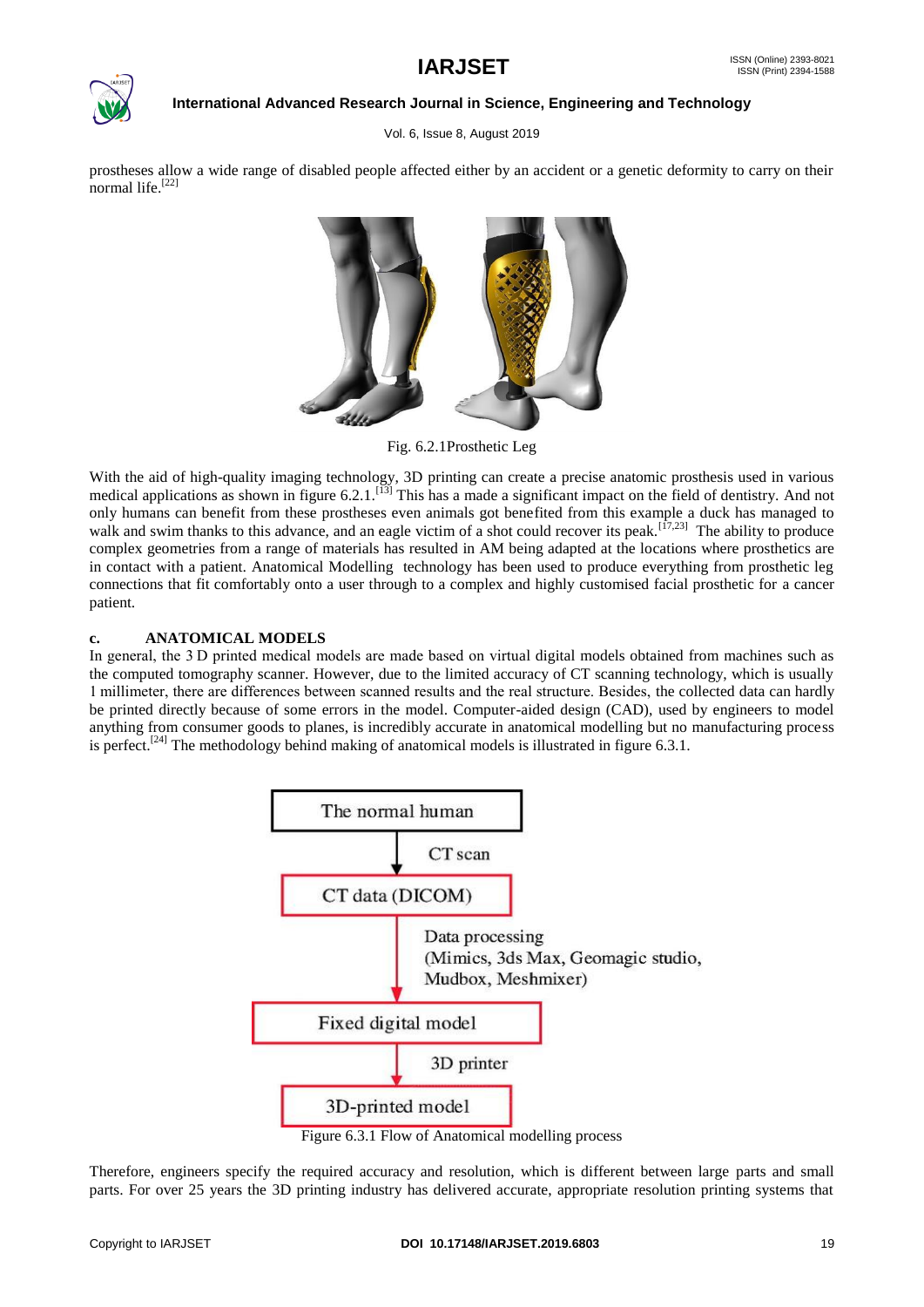

Vol. 6, Issue 8, August 2019

met the demands of engineering customers. Computer-aided design (CAD), used by engineers to model anything from consumer goods to planes, is incredibly accurate in anatomical modeling but no manufacturing process is perfect. <sup>[25]</sup>

|                                    | п<br><b>Anatomical Models</b>                                                                                                                                                   | <b>Modified Anatomical</b><br>. .<br>Models                                                                                                                                            | ш<br><b>Virtual Surgical</b><br><b>Planning w/ Templates</b>                                                                                                                                                       |
|------------------------------------|---------------------------------------------------------------------------------------------------------------------------------------------------------------------------------|----------------------------------------------------------------------------------------------------------------------------------------------------------------------------------------|--------------------------------------------------------------------------------------------------------------------------------------------------------------------------------------------------------------------|
| <b>3D Visualization</b>            | A) Image Data Acquisition (i.e.: CT/MRI)<br><b>B) 3D Visualization</b><br>[GE/Slemens/Toshiba Viewer]<br>C) Image Interpretation                                                | A) Image Data Acquisition (i.e.; CT/MRI)<br><b>B) 3D Visualization</b><br>[GE/Sfemans/Toshiba Viewer]<br>C) Image Interpretation                                                       | A) Image Data Acquisition G.e.: CT/MRI)<br><b>B) 3D Visualization</b><br>[GE/Slemens/Toshiba Viewer]<br>C) Image Interpretation                                                                                    |
| <b>Segmentation</b><br>& Prep      | <b>D) Seamentation for 3D Printing</b><br>[Attnica/DairDC]<br>E) 3D Printing Preparation<br>(Minor changes)<br>[Magics, 3metic FreeForm]                                        | D) Segmentation for 3D Printing<br>[Mimica/OsirD]<br>E) 3D Printing Pregaration<br>(Minor changes)<br>[Magics, 3matic FreeForm]                                                        | D) Segmentation for 3D Printing<br>[Mimica/DsJrD]<br>El 3D Printing Preparation<br>(Minor changes)<br>[Mugica, 3matic FreeForm]                                                                                    |
| <b>Malor Changes</b>               |                                                                                                                                                                                 | F) 3D Printing Preceration<br>(Major changes)<br><b>Magics, 3matic FreeFormi</b>                                                                                                       | F) 3D Printing Preparation<br>(Major changes)<br>[Magica, 3matic FreeForm]<br><b>G) Virtual Surgical Planning</b><br>[ProPlan, Dolphin, SurgiCase]<br><b>Ht Guide/Template Design</b><br>[Magica, 3matic FreeForm] |
| <b>3D Printing</b><br>& Inspection | <b>B Build Prep - Support, Silging</b><br>[3D Printer Build Software]<br>J) 3D Printing<br><b>[3D Printer Bulld Software]</b><br>K) Cleaning of Model<br>L) Inspection of Model | <b>B Build Prep - Support, Silcing</b><br>[3D Printer Build Software]<br>Ja 3D Printing<br><b>[3D Printer Bulld Software]</b><br><b>K)</b> Cleaning of Model<br>L) Inspection of Model | <b>Build Prep - Support, Slicing</b><br>[3D Printer Build Software]<br>J) 3D Printing<br><b>[3D Printer Build Software]</b><br>K) Cleaning of Model<br>L) Inspection of Model                                      |
| <b>Use for</b><br>Intervention     | M) Use of Models for Planning end/or<br>Reference During Surgery                                                                                                                | M) Use of Models for Planning and/or<br>Reference During Surgery                                                                                                                       | M) Use of Model/Templates in Surgery                                                                                                                                                                               |

Fig. 6.3.2 Anatomical Model Tpye

The Figure 6.3.2 represents the differences between different anatomical models types used for slightly different applications.

#### **d. CUSTOMIZED IMPLANTS**

Custom implants for the reconstruction of craniofacial defects have gained importance due to better performance over their generic counterparts. This is due to the precise adaptation to the region of implantation, reduced surgical times and better cosmesis. Application of 3D modeling in craniofacial surgery is changing the way surgeons are planning surgeries and graphic designers are designing custom implants.<sup>[25]</sup>

Advances in manufacturing processes and ushering of additive manufacturing for direct production of implants has eliminated the constraints of shape, size, and internal structure and mechanical properties making it possible for the fabrication of implants that conform to the physical and mechanical requirements of the region of implantation.<sup>[24]</sup>

The process generally is known as reverse engineering in the engineering world starts with acquiring computed tomography (CT)/magnetic resonance imaging 2D image data as digital imaging and communications in medicine



Figure 6.4.1 Customized implant of skull

(DICOM) files. The DICOM data is then processed using the software as MIMICS, Bio build, 3D Doctor to name some to create a 3D model of the anatomy depicting the defect as illustrated in figure 6.4.1. The 3D model file is then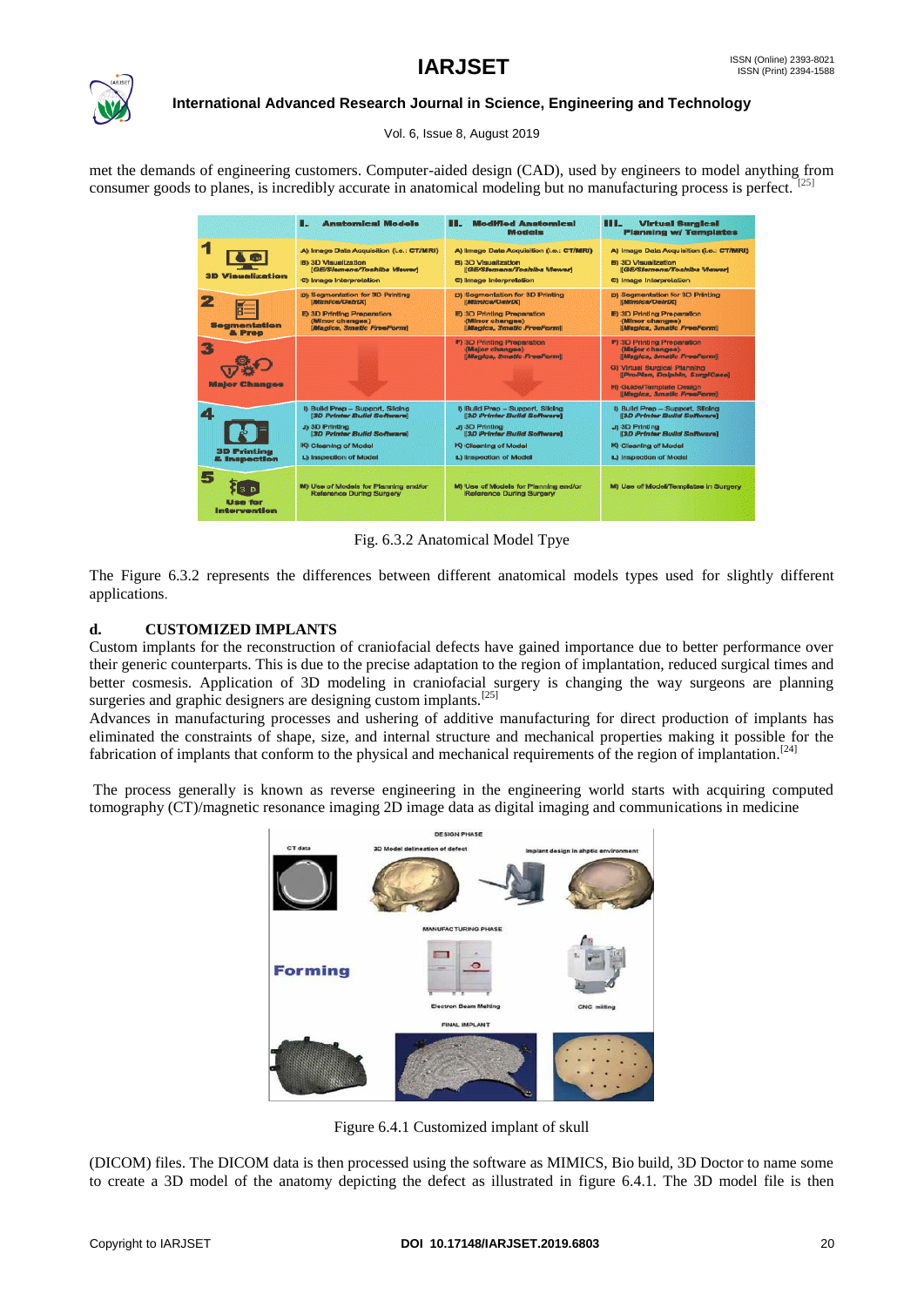

Vol. 6, Issue 8, August 2019

imported into design software which could be either a haptic based environment as Freeform Geomagic or CAD-based one as 3 Matic from materializing to create the final implant design.  $[23]$ 

The implant is then manufactured by machining a block of material (subtractive manufacturing) or by adding material layer by layer and fusion of the layers (additive manufacturing). The process of 3D modeling and custom implants is continuously evolving with advancements in the design and manufacturing worlds. The complete process flow for CAD/CAM generated implants is shown in Figure6.4.1*.*

#### **e. 3-D VASCULARISED ORGANS**

Generation of thick vascularised tissues that fully match the patient remains an unmet challenge in cardiac tissue engineering. Here, a simple approach to 3D-print thick, vascularised, and perusable cardiac patches that completely match the immunological, cellular, biochemical, and anatomical properties of the patient is reported.<sup>[14]</sup> To this end, a biopsy of an omental tissue is taken from patients. While the cells are reprogrammed to become pluripotent stem cells and differentiated to cardiomyocytes and endothelial cells, the extracellular matrix is processed into a personalized hydrogel.<sup>[23]</sup> Following, the two cell types are separately combined with hydrogels to form bio-inks for the parenchymal cardiac tissue and blood vessels, the investigators wrote.

The ability to print functional vascularised patches according to the patient's anatomy is demonstrated. Blood vessel architecture is further improved by mathematical modelling of oxygen transfer. The structure and function of the patches are studied in vitro, and cardiac cell morphology is assessed after transplantation, revealing elongated cardiomyocytes with massive actinic striation. Finally, as a proof of concept, cellularized human hearts with a natural architecture are printed. These results demonstrate the potential of the approach for engineering personalized tissues and organs, or drug screening in an appropriate anatomical structure and patient-specific biochemical microenvironment.



Figure 6.3.2 3D vascularisation process

#### **VII. ADVANTAGE AND DISADVANTAGE OF 3- D PRINTING**

#### Advantage –

- a) 100% customizable
- b) Short turnaround
- c) In-house workflow
- d) Affordable
- e) Diverse material options
- f) Unlimited geometry options

Disadvantage –

- a) Struggles with small details
- b) Limited build size
- c) Support Material
- d) Complex Workflow
- e) Hard to scale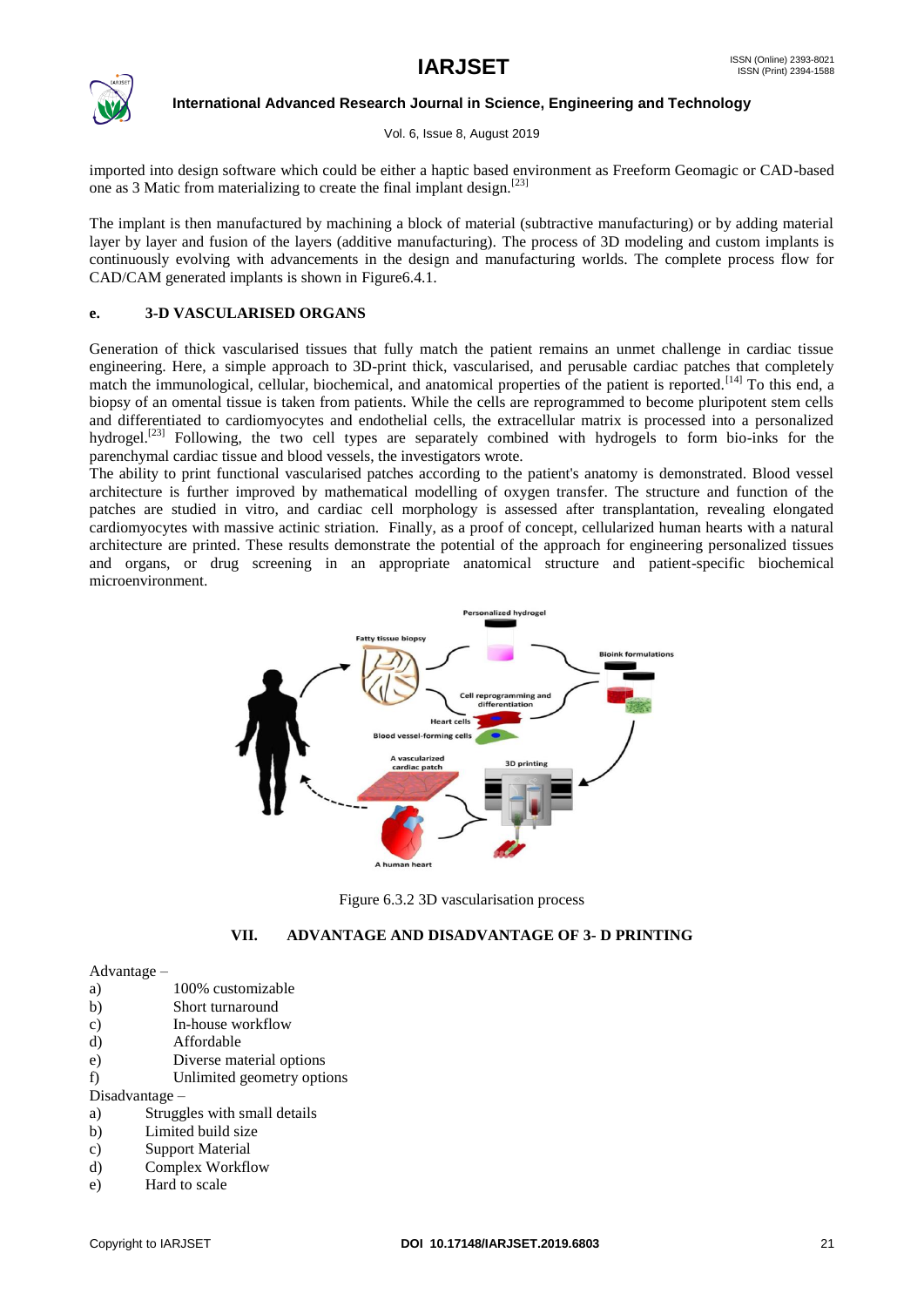

Vol. 6, Issue 8, August 2019

#### **VIII. SCOPE OF 3-D PRINTING IN HEALTHCARE**

When it comes to 3D printing, the sky is the limit. This is mainly because recent advancements in the 3D printing space have made it much more cost-effective than ever. However, although this technology is becoming a daily issue, and experts from many fields closely monitor its evolution. But there are still thousands of people still has no idea of its fantastic potential.<sup>[19]</sup> One-way 3D printing technology is poised to create better patient outcomes is in creating anatomically and patient-specific models to aid in surgery and medical procedures. 3D printing healthcare applications could have a big impact in the medical field, where extrusion of living cells rather than plastic materials by 3D printers has led to bio-printing*.*

Creating specialized surgical equipment helps doctors treat the unique needs of their patients more effectively and efficiently. Surgical tools, like forceps, scalpel handles, and clamps, can come out of the printer already sterile–and the materials used are a tenth the cost of stainless-steel equivalents.<sup>[16]</sup> A 3D impression may also be the hope of many materials babies born with tracheobronchomalacia, a congenital anomaly that occurs in one of every 2100 new-borns and consists of weakness of the walls of the trachea, producing collapses during respiration or when they cough and is often misdiagnosed as asthma.<sup>[18]</sup>

Medical technology firms have used printing methods to generate new skin for burn victims, as well as new airway splint implants for toddlers and babies who are suffering from various respiratory issues. 3D printing healthcare applications has allowed a group of medical professors to produce clusters of stem cells. There are many ways to approach this biotechnology, IPS (Induced Pluripotent Stem) cells can be generated without destroying human embryos. embryonic stem cells are those capable of maintaining their pluripotency, that is, of subsequently generating the characteristics that will differentiate them in any other type of cell.<sup>[20]</sup> India 3-D printer market is projected to cross \$79 million by 2021.

#### **IX. CONCLUSION**

This paper has presented a ubiquitous review of the application of 3-D printing in medical field. Great progress has been made in the field of medical-oriented 3-D technology, and the manufacturing technology of organ models and permanent implants has become more mature. Researchers have successfully used various methods to enhance the mechanical behaviour of personalized biodegradable scaffold. But still 3D printing in medical field and design needs to think outside the standards for changing the health care. 3D printing just like any other technology has introduced many advantages and possibilities in the field of medicine.

#### **ACKNOWLEDGEMENTS**

The authors would like to acknowledge and extend heartfelt gratitude to **Dr. Rajeswari**, H.O.D, E.C.E and **Principal** Acharya Institute of Technology, Bangalore for their full co-operation during the preparation of this paper. Most especially to our family, friends and to God, who made all things possible.

#### **REFERENCES**

- [1]. Vinod G. Gokhare, Dr. D. N. Raut, Dr. D. K. Shinde, A Review paper on 3D-Printing Aspects and Various Processes Used in the 3D-Printing June – 2017 2278-0181
- [2]. WEN, P; Korakianitis, Medical Applications for 3D Printing: Recent Developments 2018 Missouri Medicine123456789/35824.
- [3]. C. Lee Ventola, MS Medical Applications for 3D Printing: Current and Projected Uses October 2014 Vol. 39 No.10
- [4]. Medical Additive Manufacturing/ 3D Printing, Annual Report 2018, SME
- [5]. Schubert C, van Langeveld MC, Donoso LA. Innovations in 3D printing: a 3D overview from optics to organs. Br J Ophthalmol 2014;98(2):159–161.
- [6]. Science and society: Experts warn against bans on 3D printing. Science 2013;342(6157):439 Lipson H. New world of 3-D printing offers "completely new ways of thinking:" Q & A with the author, engineer, and 3-D printing expert Hod Lipson. IEEE Pulse 2013;4(6):12–14.
- [7]. Gross, BC, Erkal JL, Lockwood SY, et al. Evaluation of 3D printing and its potential impact on biotechnology and the chemical sciences. Anal Chem 2014;86(7):3240–3253.
- [8]. Ursan I, Chiu L, Pierce A. Three-dimensional drug printing: a structured review. J Am Pharm Assoc 2013;53(2):136–144.
- [9]. Banks J. Adding value in additive manufacturing: Researchers in the United Kingdom and Europe look to 3D printing for customization. IEEE Pulse 2013;4(6):22-26.
- [10]. Cui X, Boland T, D'Lima DD, Lotz MK. Thermal inkjet printing in tissue engineering and regenerative medicine. Recent Pat Drug Deliv Formul 2012;6(2):149–155.
- [11]. Sidamo, A.T., 2014. Biocompatibility of advanced manufactured titanium implants A review. Materials, 7(12), pp.8168-8188.
- [12]. Elahinia, M.H., Hashemi, M., Tabesh, M. and Bhaduri, S.B., 2012. Manufacturing and processing of NiTi implants: a review. Progress in materials science, 57(5), pp.911946.
- [13]. Ventola, C.L., 2014. Medical applications for 3D printing: current and projected uses. PT, 39(10), pp.704-711.
- [14]. Ho, C.M.B., Ng, S.H. and Yoon, Y.J., 2015. A review on 3D printed bioimplants. International Journal of Precision Engineering and Manufacturing, 16(5), pp.10351046.